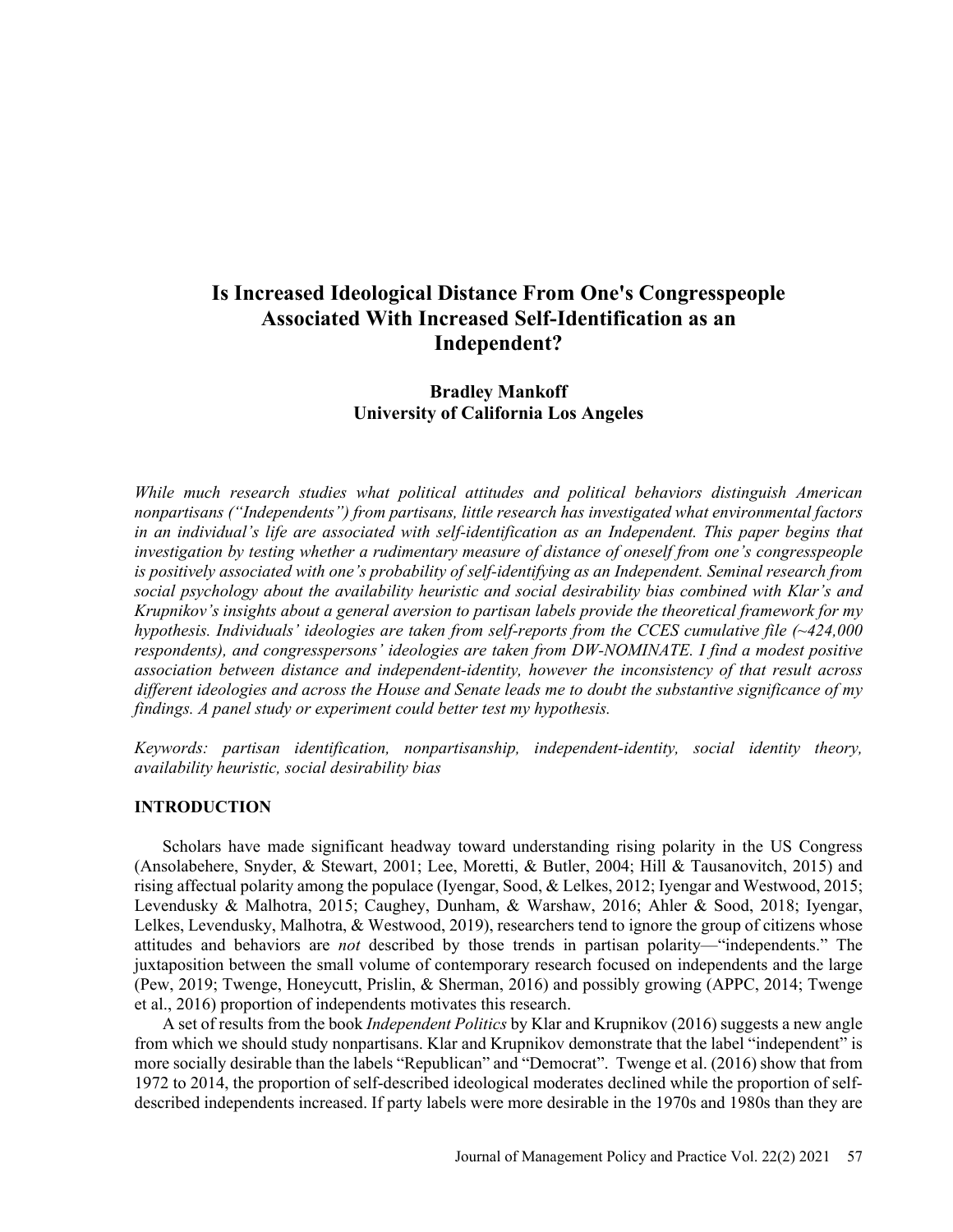today, the transition toward the present state of undesirable party labels could explain the increase in independent-identity despite a decrease in self-described moderate-status. While this study does not address this causal question directly, it does take a cross-sectional approach to test whether one operationalization of the social desirability of party labels—the extremity of one's elected officials in Congress as measured by DW-NOMINATE—can explain any of the variation in independent-identity across individuals. Specifically, I will try to predict individuals' probabilities of self-identification as an independent as a function of the unidimensional, ideological distance between that individual and his or her House Representative and two Senators, respectively.

I will elaborate extensively on this operationalization later in this paper, but the basic logic is as follows. There is a large literature demonstrating high levels of affective polarity in the public today. Klar and Krupnikov connect this literature to partisan identification by showing, through experiments, that negative affect toward the parties is often motivated by observations and/or experiences of polarity themselves. Thus, in light of these phenomena, I expect a greater probability of independent-identity from people who have greater levels of negative affect toward the parties. Lastly, tying these expectations in to Congress, I expect that people represented by more extreme members of congress have greater exposure to polarity (not tested here), have greater negative affect toward party labels (not tested here), and thus will be more likely to selfidentify as independents (tested in this paper). In the literature review that follows, I will present evidence from social identity theory and elsewhere that supports the untested links in the above logical chain.

The paper proceeds as follows. First, I review the literatures relevant to my claims. Second, I discuss the operationalization of my data in light of that research and will formulate a research hypothesis relating that operationalization to independent-identification. Third, I discuss the probit regression analysis which I use to test my hypothesis. Fourth, I discuss the results of that test. Fifth and in conclusion, I will discuss these results in the context of previous research as well as opportunities for future research.

#### **LITERATURE REVIEW**

#### **Economic Voting**

To frame my utilization of the "distance" concept in A political context I rely on Downs's theory of Economic Voting (1957). Downs changed the study of the voter in politics by applying utility functions from microeconomics to a prospective voter's decisions about whether to vote and for whom to vote. His model awards more utility to the prospective voter if that individual's preferred candidate takes office. An individual's preferred candidate is the one who is located closest to that individual on the familiar unidimensional ideological scale that runs from liberal (larger, more interventionist government) to conservative (smaller, less interventionist government). The gap between oneself and a candidate is termed a "distance," and prospective voters, if they vote at all, are expected to vote for the candidate with the smallest distance from themselves. The individual's perception that voting for her preferred candidate will increase the probability of that candidate winning, Downs argues, motivates some individuals to vote. For other prospective voters, Downs suggests, it may be the mere psychic benefit associated with voting for one's preferred candidate, not a perceived connection between voting and obtaining desired political outcomes, that motivates these prospective voters. Regardless of the mechanism driving voting decisions in the economic voting model, the model tells us to expect distance to be inversely correlated with turnout and vote-choice. In this paper, I test whether distance is associated not with individuals' vote-choices but rather their party-identifications. I expect that individuals who are at greater distances from their most prominent elected officials (not including officials who are shared by everybody else in the sample such as the President, Speaker of the House, or Senate Majority Leader) are more likely than individuals who are at lesser distances from these officials to self-identify as independents (Downs, 1957).

#### **Party Identification**

Second, I offer an overview of the literature on partisan identification and its implications for independent-identification. *The American Voter* by Campbell, Converse, Miller, and Stokes (1960) argues that party-identification is a psychological attachment to a group much like how religious- or racial-identity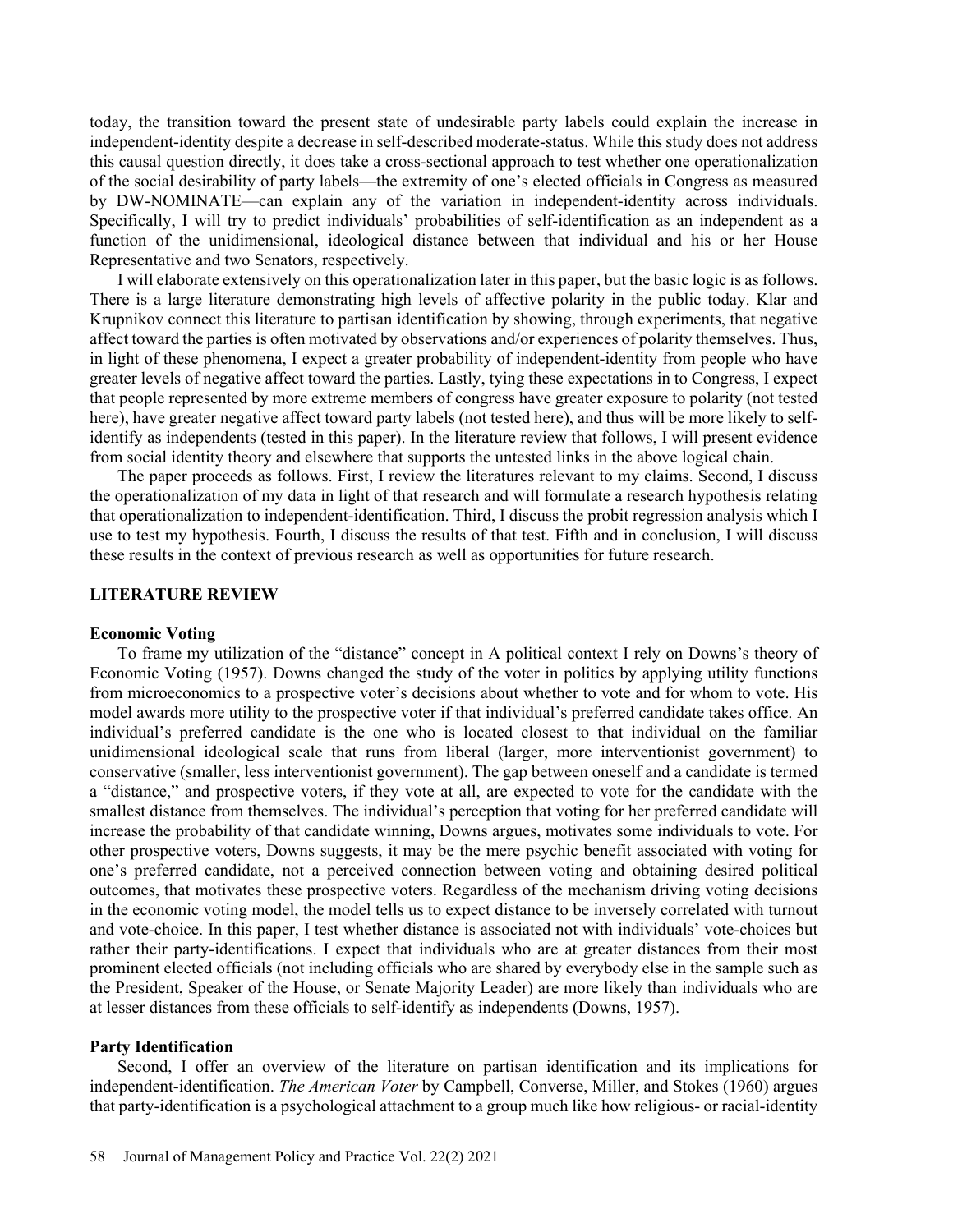is a psychological attachment to a religious or racial group. Further, they argue, one's partisan-identity is largely "inherited" from one's other group memberships. If most people in your racial group identify as members of one party (such as Black Americans in the Democratic party today), you are very likely to selfidentify as a member of that party as well. If most people in your religious group identify as members of one party (such as Evangelical Christians in the Republican party today), you are very likely to self-identify as a member of that party as well. And if both of one's parents are active members of (i.e. vote for, volunteer for, donate to, etc.) the same major political party while one is growing up, one is very likely to begin adulthood identifying with that same party. *The American Voter* makes no assumptions about Independents. Instead, it acknowledges that some self-described Independents are indicating their "lack of positive attraction to one of the parties" while others may be "repelled by the parties or by partisanship itself and value their position as Independents" (Campbell et al., 1960, p.123). While Campbell et al. acknowledge that those who self-identify as Independents for different reasons are likely to have different feelings and voting behaviors from each other regarding the two parties, the authors group these Independents together for the purpose of their analyses.

#### **Social Psychology and Its Application to Independents**

In the 1970s, Tajfel and Turner introduced Social Identity Theory to describe how individuals see themselves as members of groups and how one's group memberships affect how one thinks about and interacts with other people (Tajfel & Turner, 1979). Later, researchers began to apply the principles of Social Identity Theory to partisan groups (Greene, 1999; Green, Palmquist, & Schickler, 2002). Green, Palmquist, and Schickler suggest that people determine their partisan identities by asking themselves "What kinds of social groups come to mind as I think about Democrats, Republicans, and Independents? Which assemblage of groups (if any) best describes me" (Green, Palmquist & Schickler, 2002, p. 8). This research serves as the seed for Klar's and Krupnikov's studies of independents and party labels.

Klar and Krupnikov, in their 2016 book *Independent Politics*, show that many Americans have come to believe that there is something socially undesirable about identifying with either of the two parties. Further, through experiments they show the relative social appeal of political independence (Klar & Krupnikov, 2016). Informed by Social Identity Theory, they argue that "Motivated by a need to make a positive impression in the face of partisan disagreement, people shy away from undertaking social political actions that outwardly display their partisan preferences" (Klar & Krupnikov, p. 169-170). They argue that even survey responses qualify as such outward displays. They also argue that this undesirability of identifying as a partisan is motivated by the polarization reviewed in the introduction of this paper. Research on social desirability biases—the general tendency among survey respondents to select the response-option that they expect is desired by the researchers—corroborates Klar's and Krupnikov's expectation (Allen, 1953). Thus, Klar and Krupnikov argue that much of the independent-identification observed on surveys is merely an expression of this motivation to make a positive impression against a backdrop of commonly held negative affect at least toward out-partisans and in many cases toward all partisans. I argue that it is reasonable to assume that this motivation is stronger when individuals have more extreme partisans on the tops of their minds (Zaller, 1992). I will now turn to a brief discussion of the availability heuristic to support my assumption.

The availability heuristic is one of the heuristics or biases (mental shortcuts) identified by social psychologists Kahneman and Tversky in the 1970s as commonly employed by most people. The researchers show through experiments that people tend to judge examples that they recall more easily as being more common than examples that they struggle to recall (Tversky & Kahneman, 1974). People can easily recall the President when thinking about partisans. Thus, for example, the availability heuristic suggests that people will tend to over-estimate the presence of the President's traits among partisans generally.

Returning now to the context of this study, image a survey respondent at the moment that she is being asked to self-identify as a Democrat, Republican, or Independent. First, as Green et al. suggest, she may ask herself "What kinds of social groups come to mind as I think about Democrats, Republicans, and Independents?" In employing the availability heuristic, she may call up the most easily available mental images of members of those groups. Succumbing to the social desirability bias, she may assess the social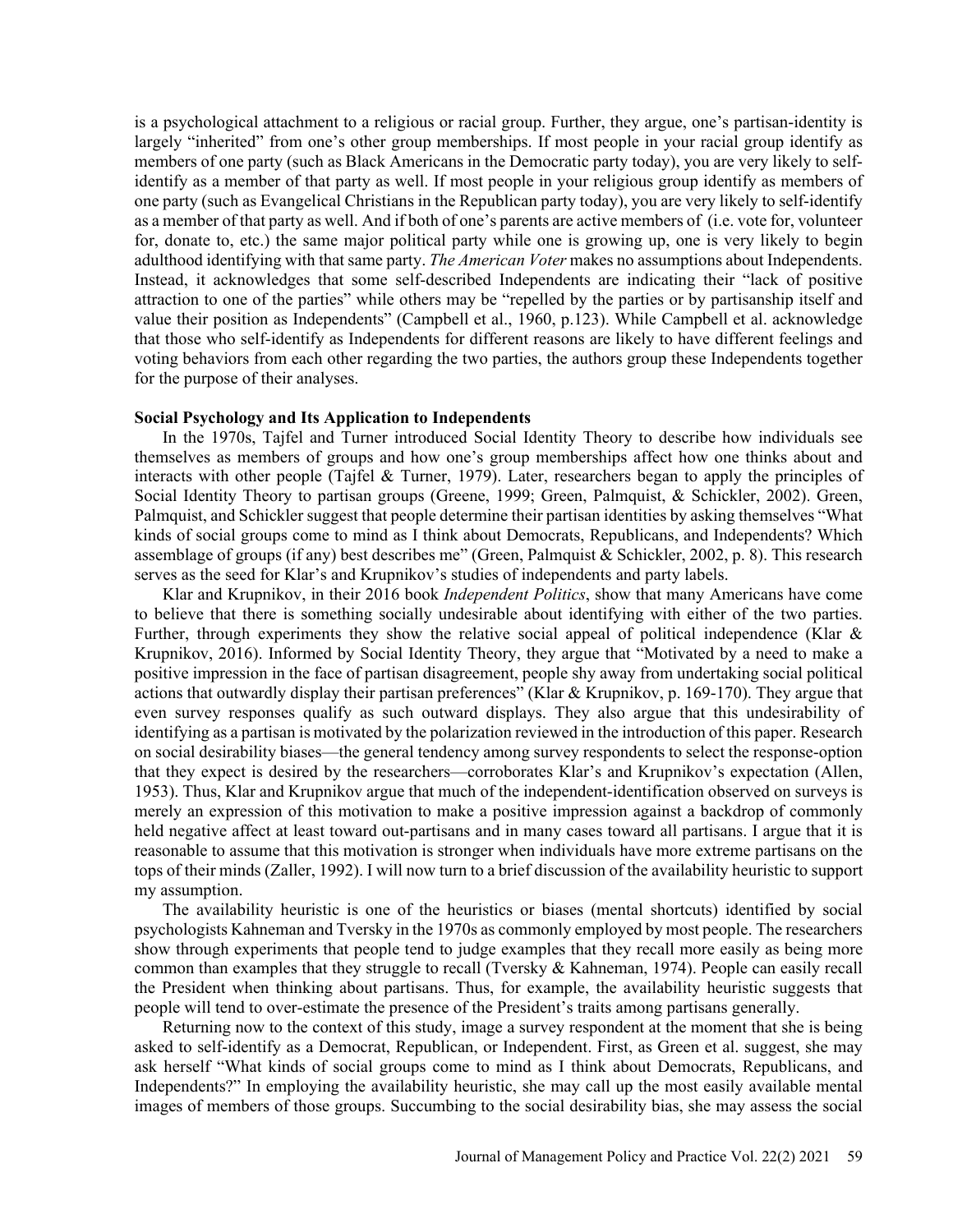desirability of associating oneself with the recalled members of Congress (MCs) by identifying with the same party as one of them. The first politician she is likely to imagine is the President. While focusing on this most famous, "available" elected official could be interesting in a time-series analysis in which those officials change over time, the lack of variation in who one's President is at a given moment (everybody at a given time has the same President) precludes my use in this cross-sectional study of this and other offices that lack within-time, across-space variation. Thus, to ensure that the survey respondents I analyze vary in which politicians they imagine, I assume that at some point in this application of the availability heuristic and social desirability bias, some respondents imagine their own House Representative and two Senators (henceforth "local MCs"). In imagining their local MCs, those whose local MCs are more extreme are, according to the availability heuristic, more likely than those whose local MCs are less extreme to have an exaggerated perspective on how extreme American politicians are generally. If Klar and Krupnikov are right that aversion to partisan labels and partisans generally is largely caused by the present state of high polarity in Congress, social desirability bias should be especially impactful for somebody represented by one of the MCs who is more emblematic of today's high polarity, thus causing a respondent represented by those MCs to view partisan labels as less desirable and the independent label as more desirable (relative to respondents who are not represented by relatively extreme MCs). Thus, respondents represented by more extreme local MCs should tend to self-identify as independents more than respondents represented by less extreme local MCs.

Surely, some respondents won't consider these officials (or perhaps any officials) at all. In the absence of an experimental design, I cannot ensure, let alone manipulate, anything about the respondents' mental processes. Thus, any effect I identify across the entire sample should be small as I average predicted null effects with predicted effects. Further, any associations should not be interpreted as causal effects. Rather, they are merely associations in the data that, based on the psychological theories reviewed above, could plausibly be discussed in a causal context if a researcher employed a design allowing for causal inference such as the use of panel data or an experiment.

In summary, first, Downsian economic voting gives me the notion of "distance," which I operationalize later in this paper. Second and crucially, Klar and Krupnikov show a social desirability bias that leads many people to prefer self-identification as an independent over self-identification as a partisan. This research suggests that polarization and associated disagreement and confrontation between prominent members of the two major parties drives negative perceptions of partisans and, accordingly, less negative perceptions of independents. The resulting relative social desirability of independent-identity drives more independentidentification than we would expect in a world with lower polarity. Further, I argue that the availability heuristic suggests that those represented by more extreme officials relative to those represented by less extreme officials tend to believe that partisans generally are extreme like their local MCs are. This may lead to a positive association between the extremity of one's local MCs and one's probability of self-identifying as an independent. Next, I turn to a discussion of how I will operationalize distance using data.

#### **DATA, OPERATIONALIZATION, & HYPOTHESIS**

To calculate the distance between a respondent and her local MCs, I need measures of the ideologies of respondents and MCs. For the MCs, I use first-dimension scores emerging from the NOMINATE procedure that bases its measures on MCs' roll-call votes as Congresspeople (Poole & Rosenthal, 1985; Poole, 2005; Poole & Rosenthal, 2011; Lewis, Poole, Rosenthal, Boche, Rudkin, & Sonnet, 2021). These scores are highly correlated with the MCs' partisan-identifications. For the respondents, I use their selfreported ideology from the Cooperative Congressional Election Study (CCES) survey (Kuriwaki, 2018). This ideology can be: "Very Liberal", "Liberal", "Moderate", "Conservative", or "Very Conservative." The cumulative file for this survey contains about 424,000 unique respondents, and there is a corresponding congressional district for each respondent, which I use to link respondents to their MCs. The CCES data includes a significant number of missing values for variables used in my model. I discuss missingness in the Appendix. While methods exist to calculate a survey respondent's ideology based on the political attitudes they express on surveys (Fowler et al., 2020), the ideological scores that emerge—not observable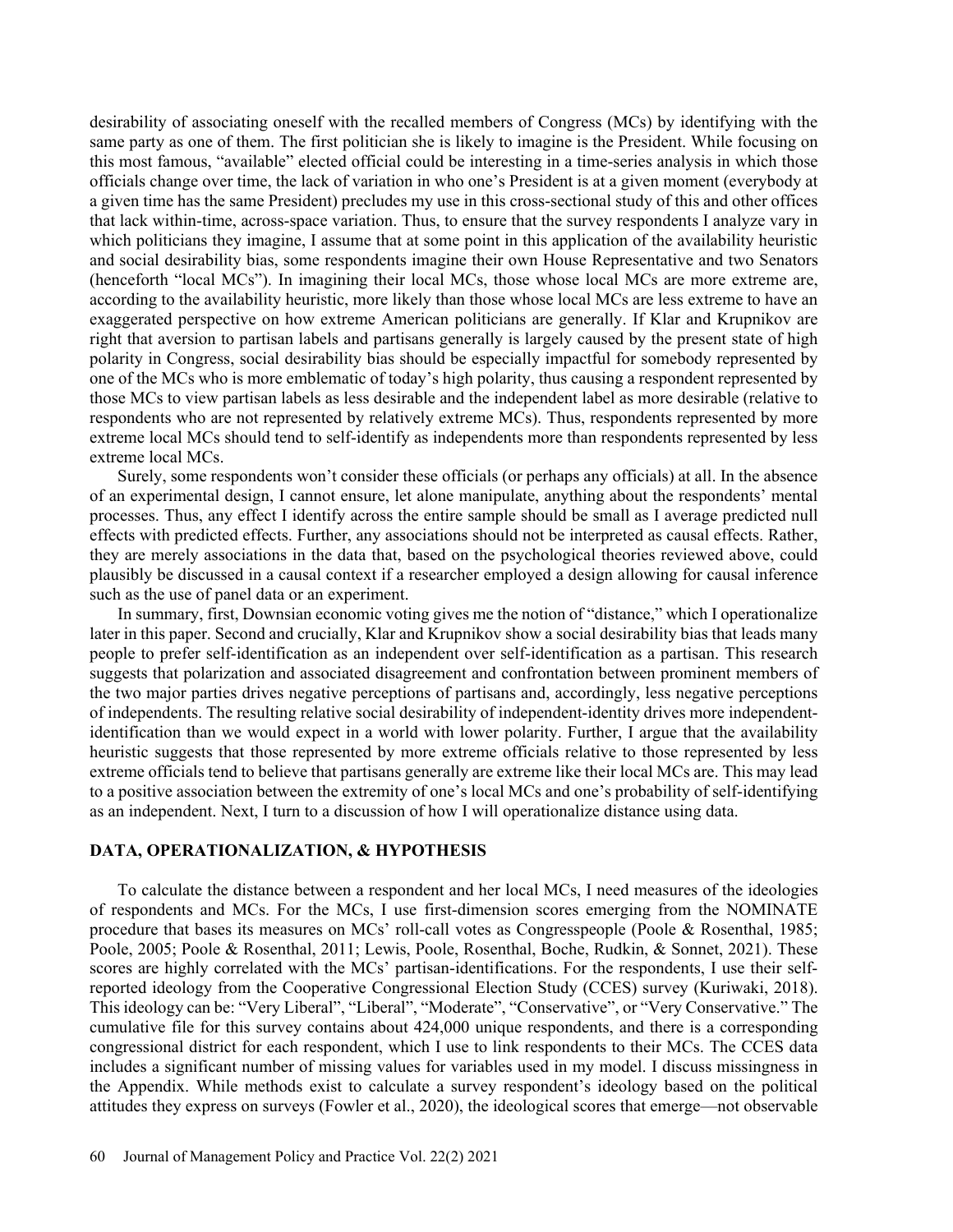by the respondent herself—may not be ideal for my purposes. Since I am suggesting that individuals' perceptions of the distances between themselves and their local MCs may be associated with independentidentification while responding to surveys, a measure that is more likely to be on the "top of the mind" of the respondents may be more appropriate than a measure that is unobserved by the respondent and calculated by a researcher (Kahneman & Tversky, 1974; Zaller, 1992).

To calculate the distance measures, I scale the measures of respondents' and MCs' ideologies to range from 0 to 1. I create three measures of distance—one for the House Rep. and one each for the two Senators—by taking the absolute value of the difference between the individual's and the MC's scaled ideology. Because my measure for individuals is very coarse  $(0, 0.25, 0.5, 0.75, 0.75)$  and  $(1, 0)$  = "Very Liberal") while my measure for MCs is continuous (0 to 1), my measure of distance is continuous but "lumpy," showing peaks and valleys that lack correspondence to meaningful phenomena in the minds of the respondents or political reality. The following histogram overlays the distance measures, showing the number of respondents in each range of distance measures (Figure 1).



**FIGURE 1 HISTOGRAM OF ALL THREE DISTANCES MEASURES**

The important takeaway from this set of histograms is that, indeed, my measure of distance is coarse. Instead of observing a smooth distribution of scores as we would like from a continuous independent variable, we observe peaks and valleys that follow the coarseness of the individual-measure of ideology. This is the main reason to prefer a continuous measure of individual-ideology coded by the researchers, but by subsetting respondents according to their coarse ideologies and looking at the relationship between distance and independent-identification *within* each cohort of respondent-ideology, I avoid concerns about coarseness of this main independent variable. These concerns are still meaningful for the regression analysis.

Before discussing Figure 2 and introducing my central hypothesis, I must review an important caveat. If your ideology is on the opposite side of the spectrum relative to your MC (you are a liberal and your MC is a conservative, for example), I expect increased out-party identity cut across my expectation of increased independent-identity. Thus, I subset the data in the graphs in Figure 2 to include only those who share an ideological direction with each MC respectively (only those respondents who are "matched"). For the regression, I interact the distance variables with their respective "match" variables. Moderates are coded as 1s for the match variables because I always expect increased distance from a moderate to be associated with a greater probability of independent-identity. Thus, all moderates are included in the graphs. Hence emerges my central hypothesis: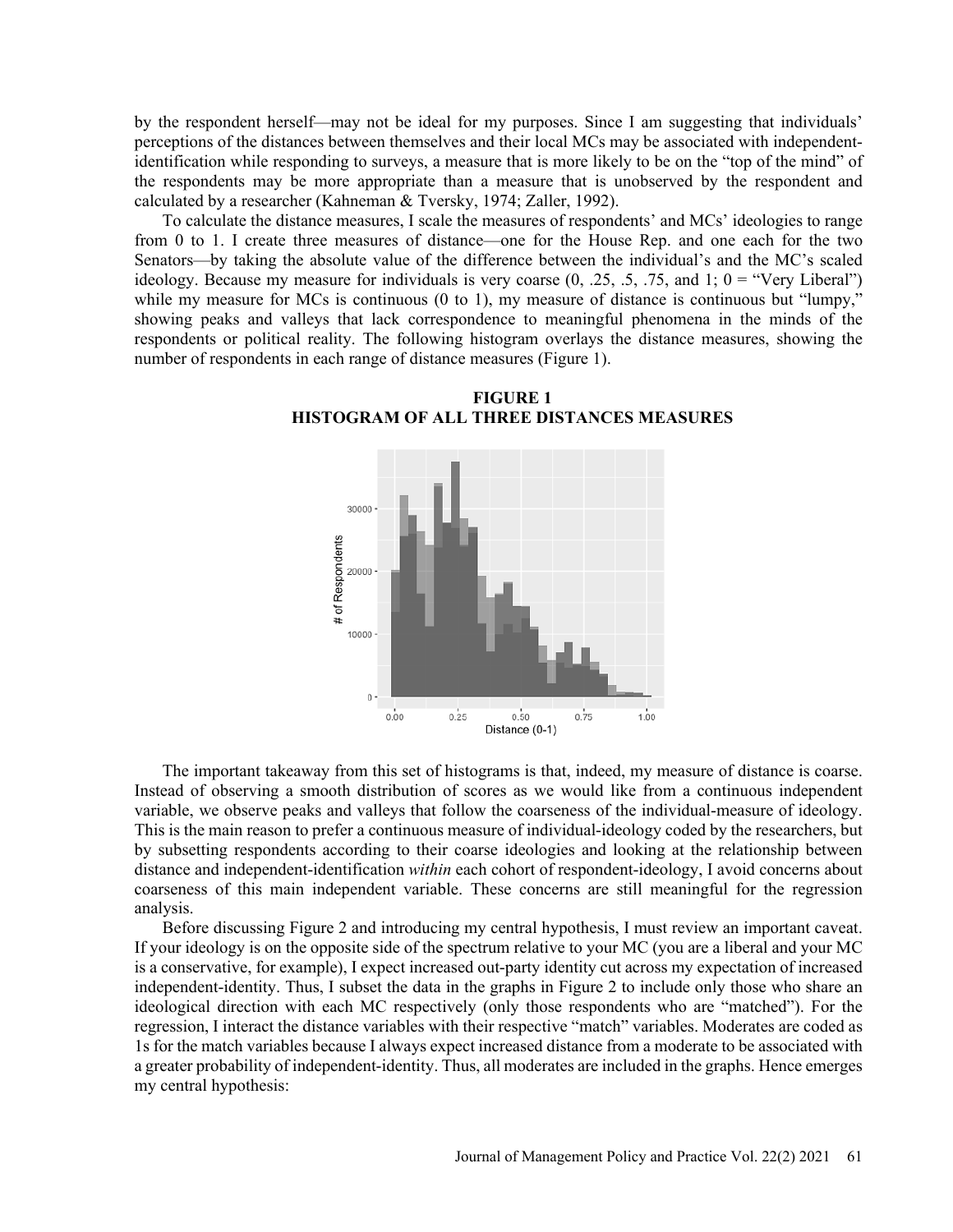## *H1: Given shared ideological direction with one's MC, greater distances from that MC to the individual should be associated with a greater predicted probability that the individual self-identifies as an independent.*

Each row in Figure 2 pertains to a different group of respondents. In the top row, for example, all three plots pertain to those who self-identify as "Very Liberal." Each column in Figure 2 pertains to a different elected official. The left column pertains to House Representatives while the middle and right columns pertain to Senators. Which Senator counts as "Senator 1" or "Senator 2" is randomized for each respondent, so we expect plots in columns 2 and 3 to be nearly identical (as well as coefficients on the "Senator" variables in the regression analysis). The respondents in the three plots in each row (except for moderates in the third row) are not exactly the same respondents because some share an ideological direction with one of their MCs but not with another. A respondent identifying as "Very Liberal" and who has a liberal House Representative, one liberal Senator, and one conservative Senator is included in only two out of the three plots on the first row—the one pertaining to the House Representative and only one of the two plots pertaining to Senators. The vertical line in each plot is drawn where distance is equal to zero for that set of respondents. Crucially, respondents in each plot share a self-described ideology. The blue lines are smoothed estimates of the proportion of independents for each value of distance. For this plot, I use raw distances, not their absolute values, so that I can observe direction-specific differences. One may suggest that the "Very Liberal" and "Liberal" as well as "Very Conservative" and "Conservative" respondents should be grouped together in order to decrease the width of the confidence intervals in Figure 2 below. This procedure would undermine the interpretability of the plots because while the "Very Liberal" respondents can only be out-flanked to the right, the "Liberal" respondents can be out-flanked to either direction. One may also suggest that if I want to keep respondents separated according to their five-pointideology, I could reduce the width of confidence intervals by collapsing the House and Senate data together or at least collapsing the data for both Senators together. This procedure would also undermine the interpretability of the plots, as the following example illustrates. Imagine a moderate who is represented by an extremely liberal Senator and an extremely conservative Senator. My hypothesis predicts that this individual is more likely than if he were represented by moderate Senators to self-identify as an Independent. However if I collapsed data for both Senators together, this respondent's average distance for the two Senators will likely be close to zero. Because I want to be able to distinguish between moderates represented by moderates (who ought to be coded as having distances near zero) and individuals as described above, I do not aggregate distances from multiple representatives into the same plots.

Next, I embed a preliminary test of the plausibility of the mechanism I propose to explain why I expect increased distance to be associated with increased independent-identity. My proposed mechanism relies on a survey-respondent being aware of who her representatives are and where those representatives are located on a unidimensional ideological scale relative to the respondent herself. I assume that those who claim to follow the news more often are more likely to have this knowledge. Further, I expect that those who claim that they follow the news "only now and then" or "hardly at all" do not know where their representatives stand relative to themselves and may not even know who those representatives are in the first place. Thus, by only including those with more-frequent claimed news-following-habits in Figure 2, Figure 2 serves as a charitable plausibility test for this project. That is, if Figure 2 does not demonstrate the expected association, it is unlikely that the association exists.

From H1 hence emerges my expectation for Figure 2: If (given matched ideological direction and a somewhat frequent news-following) greater distance is associated with a greater probability of independentidentity, then each plot should have its trough close to the vertical line.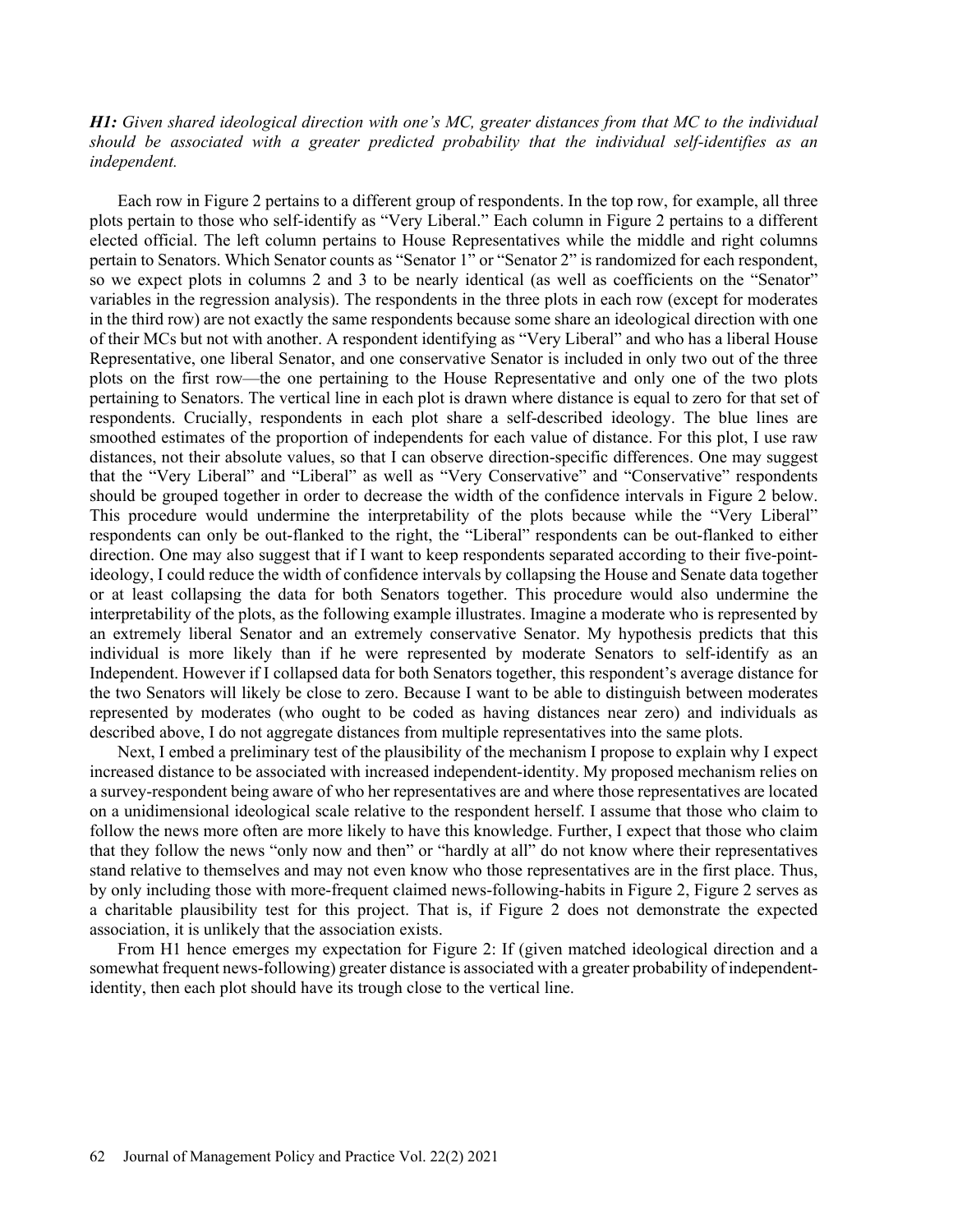## **FIGURE 2 PROPORTION OF INDEPENDENTS ACROSS VALUES OF DISTANCE FROM HOUSE REP. AND BOTH SENATORS**



All vertical lines at Distance = 0; Only matched respondents who follow the news a significant amount

These plots yield extremely mixed inferences. Only the plot in the third row and first column pertaining to moderates and their distances from their respective House Representatives provides strong evidence against my hypothesis. While the other plots are either inconclusive or support my hypothesis, the plot in row three and column one shows that, for my sample, moderates represented by liberal House Representatives are less likely to self-identify as independents than moderates represented by conservative House Representatives. This is an indication that an analysis like mine that largely ignores party-differences is missing an important part of the picture. It suggests that moderates have greater aversion to the Republican party (the one that houses all conservative MCs over the period covered by this dataset) than to the Democratic party. The scales on the y-axes of the different plots tell another part of the asymmetric portion of this story. Liberals represented by liberals (and who generally follow the news) have extremely low base rates of independent-identity (2-10%) whereas conservatives represented by conservatives (and who generally follow the news) have extremely high base rates of independent-identity (49-60%). I do not attempt to explain this phenomenon in this paper. Lastly, moderates self-identify as Independents about 40% of the time, but this figure is closer to 50% when those moderates are represented by extremely liberal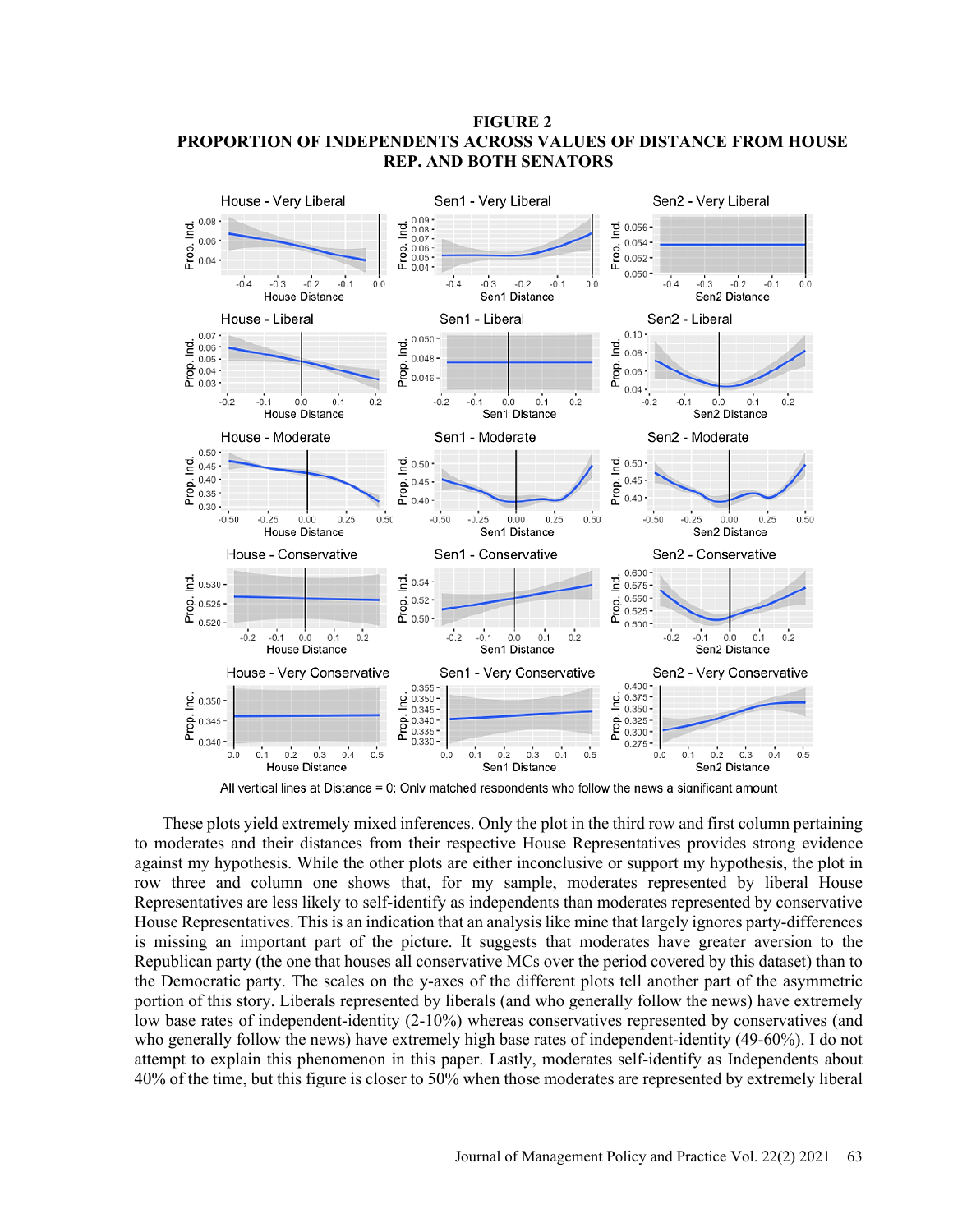or conservative Senators. I also do not attempt to explain why the extremity of Senators but not House Representatives appears to be associated with increased independent-identity for moderates.

One may argue that a moderate represented by a liberal is more liberal on average than a moderate represented by a conservative (and vice versa), but this potential endogeneity works against my hypothesis, not for it. If this endogeneity is present and significant, it would "flatten" the u-shaped curves in columns 2 and 3 of row 3 of the above plot—the plots corresponding to distances from Senators for Moderates. The fact that moderates are more likely to self-identify as independents when their Senators are further away from them shows that my hypothesis is likely to withstand this potential endogeneity insofar as it is present and impactful.

The results from these plots suggest that a relationship exists between distance and the proportion of respondents with independent-identity.

## **MODEL & ANALYSIS**

To test whether the effect observed from the array of plots above is observable when the data are aggregated rather than subsetted by ideology, I use a regression-approach. The model attempts to predict individuals' probabilities of independent-identity from the three distances from that individual to her House Representative and two Senators. I interact these distance measures with the dummy "match" variable indicating whether the individual shares the same ideological direction as whichever MC is represented by that distance measure (so three "match" variables, one for each of the three distances measures). This dummy variable should take the value "1" where I expect increased distances to be associated with increased probabilities of independent-identity. This is my expectation wherever self-described ideologues share an ideological direction with their MC because if one did not share an ideological direction with an MC, increased distance from that MC could be associated not only with decreased identification with that MC's party but also *increased* identification with the out-party. Thus, the expected impact on independentidentity is unclear in those cases.

#### **The Model**

$$
Pr(Y_i | X_i) = \Phi(\beta i, j, Dist \cdot X_{i,j,Dist.} + \beta_{i,j, Match} X_{i,j, Match} + i, j, Int \cdot X_{i,j, Dist.} X_{i,j, Match} + \epsilon_i) \tag{1}
$$

Because my outcome variable, independent-identity, is dichotomous, a generalized linear model with a probit link function is appropriate. Predicted probabilities of Y (where Y is the situation in which an individual self-identifies as an independent) for individual *i* given covariate values X are a function of distance measures for each MC *j*, dummy match variables for each MC *j*, and the interaction of each distance for *j* with the appropriate match variable for *j*.

#### **Fixed Effects**

I use fixed effects for year and congressional district in my model because there is significant variation in the proportion of self-identified independents across both years and congressional districts in the CCES sample. This variation is observable in the below visualizations. First, consider variation across years in Figure 3.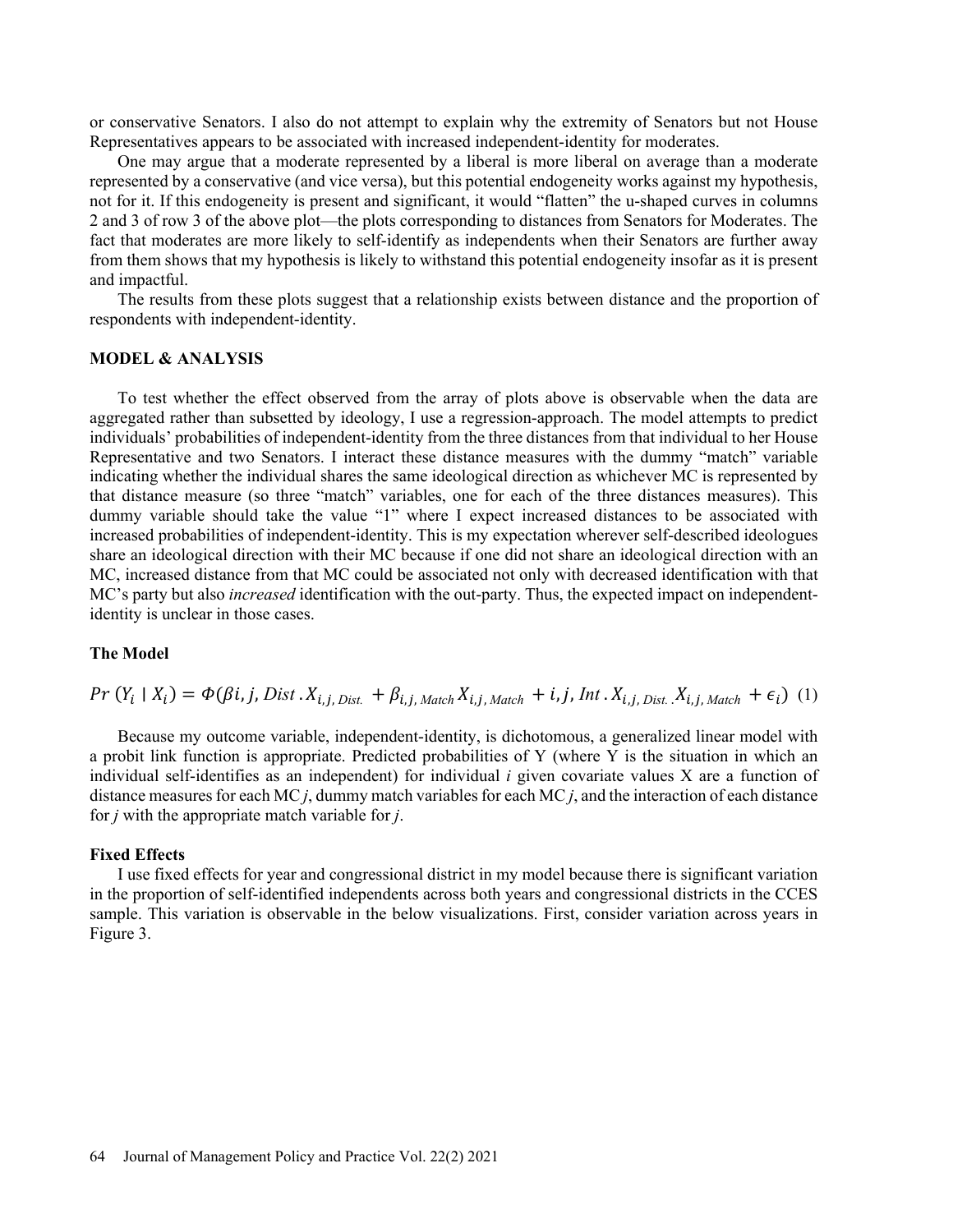

## **FIGURE 3 Pr (INDEPENDENTS) IN CCES OVER TIME**

Figure 3 shows how the proportion of independents in the CCES sample varies according to year from a low of about 30% in 2008 to a high of about 39% in 2013. Accounting for this over-time variation by including year-fixed-effects in the model prevents the possibility that effects predicted by the model are in fact only due to variation in independent-identity by year that is irrelevant to my model.

The same logic applies to my decision to use congressional-district-fixed-effects. First, consider the map of states colored according to their proportion of independents across the entire timespan of the CCES sample (2006-2018) in Figure 4. In the map, lighter colors indicate higher proportions of independents while darker colors indicate lower proportions of independents. States range in their proportion of independents from 28.5% in Democrat-dominated Maryland to 48% in Idaho.



**FIGURE 4 PROPORTION OF RESPONDENTS WHO IDENTIFY AS INDEPENDENTS**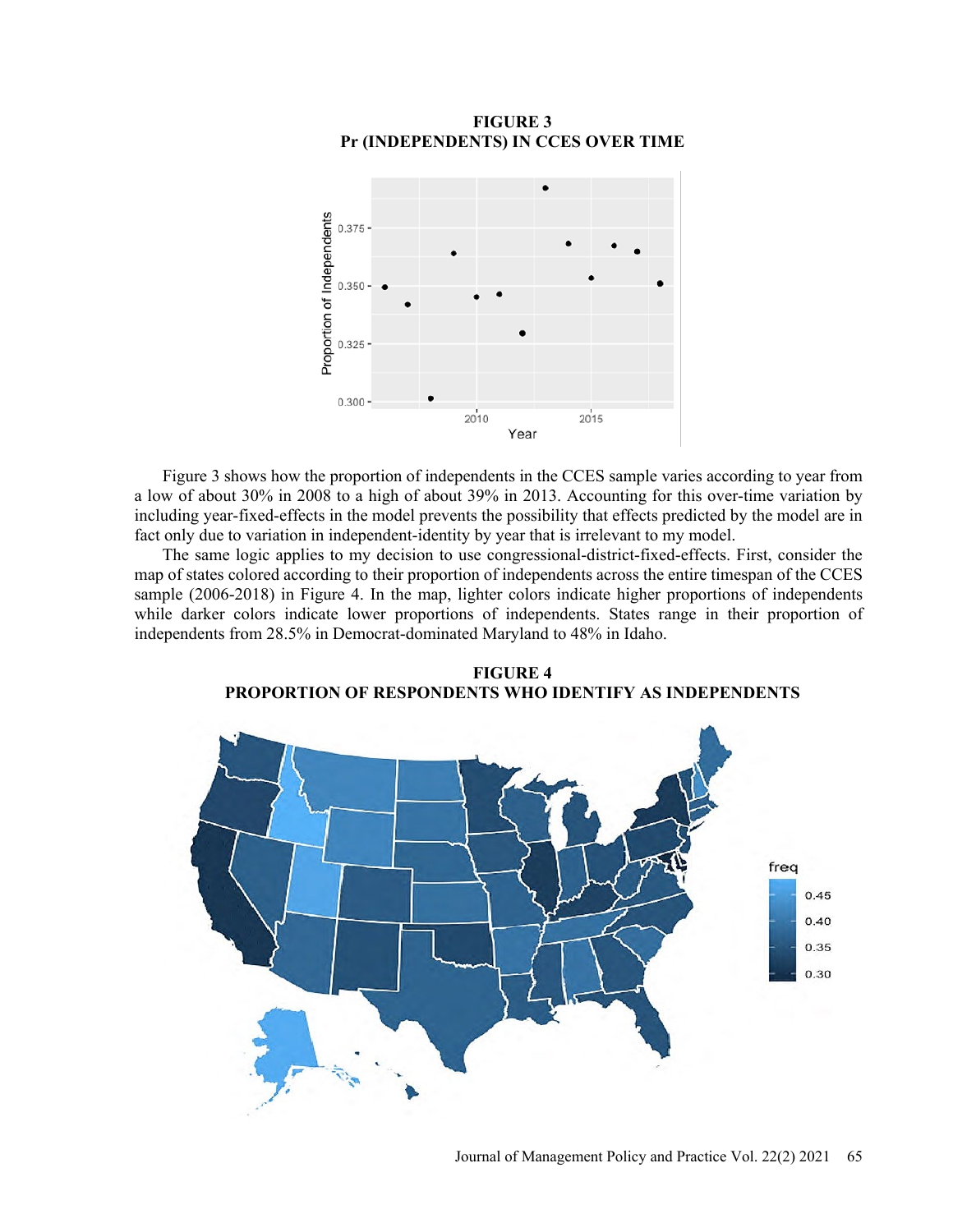I do not think that this across-state variation is attributable to variation in my distance measures. Rather, I expect this variation is due to variation across a large set of relevant factors, many of which are not present in my data such as the historical presence of urban political machines and other historical factors. Figure 5 shows this variation across congressional districts.



**FIGURE 5 HISTOGRAM CDs BY Pr (INDEPENDENTS)**

Naturally, congressional districts (again from 2006-2018) show even greater variation in independentidentity than do states. Specifically, many congressional districts have fewer than 30% of their respondents in the CCES sample self-identify as independents. While some of this variation is associated with variation in my distance variables, much of it is surely, as with states, associated with historical factors unaccounted for in CCES data.

#### **RESULTS**

The results from three different versions of this model—one without any controls, one with basic controls but no fixed effects, and one with controls and fixed effects for year and congressional district are displayed in Table 1 below. All variables are scaled to run from 0 to 1. The "Full Model" and "No Fixed Effects" models control for the following: race, sex, age, education, income, interest in the news, whether you have a partner, and retrospective economic evaluation. The "Full Model" also includes fixed effects for year and congressional district. While estimated coefficients are slightly affected by the decision to include fixed effects, all estimated coefficients for explanatory variables of interest retain their sign and significance regardless of whether fixed effects are included.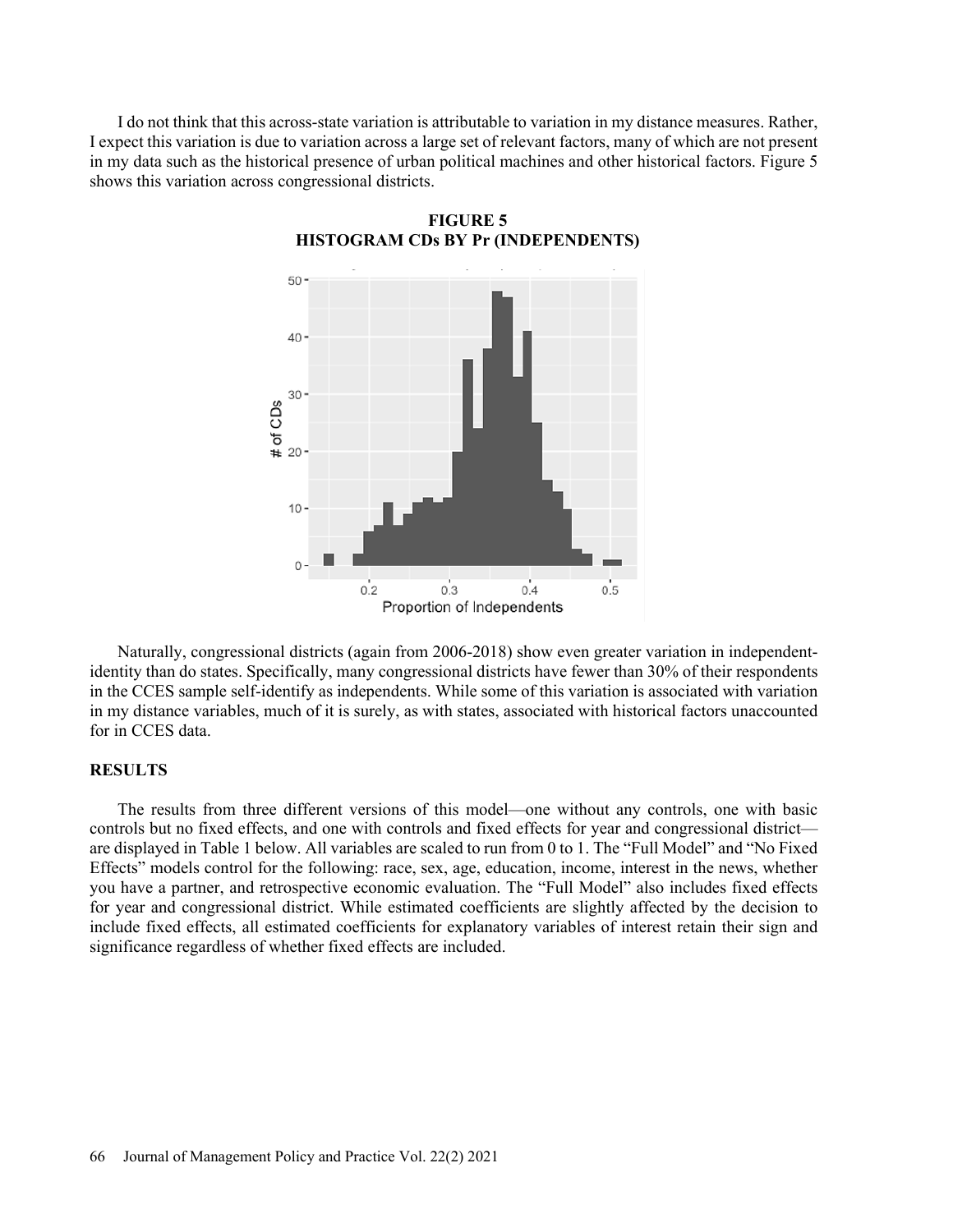|                   | Full Model                    | No Fixed Effects | No Contils     |
|-------------------|-------------------------------|------------------|----------------|
| Distance to Rep   | $-0.019*$                     | $-0.271$         | $-0.422$       |
|                   | (0.044)                       | (0.041)          | (0.035)        |
| Rep Match         | $0.106***$                    | 0.036            | $-0.016$       |
|                   | (0.024)                       | (0.023)          | (0.020)        |
| Distance to Sen1  | $-0.733***$                   | $-0.597***$      | $-0.452***$    |
|                   | (0.040)                       | (0.039)          | (0.019)        |
| Sen 1 Match       | $-0.530***$                   | $-0.468***$      | $-0.399$       |
|                   | (0.022)                       | (0.021)          | (0.019)        |
| Distance to Sen2  | $-0.579***$                   | $-0.504***$      | $-0.419***$    |
|                   | (0.022)                       | (0.021)          | (0.019)        |
| Rep Interaction   | $0.580***$                    | 0.543            | $0.444***$     |
|                   | (0.045)                       | (0.021)          | (0.038)        |
| Sen1 Interaction  | $1.125***$                    | $1.092***$       | $0.959***$     |
|                   | (0.043)                       | (0.043)          | (0.037)        |
| Sen2 Interaction  | $1.183***$                    | $1.123***$       | $0.986***$     |
|                   | (0.043)                       | (0.043)          | (0.037)        |
| Constant          | $0.542***$                    | 0.556            | $0.255***$     |
|                   | (0.074)                       | (0.028)          | (0.022)        |
| Observations      | 306,193                       | 306,193          | 384,645        |
| Log Likelihood    | $-179,488.400$                | $-182,548.500$   | $-243,943.200$ |
| Akaike Inf. Crit. | 358,938.700                   | 365,144.900      | 487,906.500    |
| Note:             | *p<0.1; ** p<0.05; *** p<0.01 |                  |                |

## **TABLE 1 PREDICTING IND-ID WITH FULL MODEL, MODEL WITHOUT FIXED EFFECTS, AND MODEL CONTROLS**

The regression analyzes summarized in Table 1 shows the relationship between distance and independent-identity interacted with my "match" dummy variables. For Table 2, I display the results of the "Full Model" from above alongside an identical model that also interacts the "News interest" variable with each of my three original interaction variables. This allows me to test the extent to which my main interaction variables vary in their impact according to the respondent's familiarity with current events. Hence emerges my final hypothesis:

*H2: If following the news moderates my proposed mechanism, then the coefficients on the "News" interaction terms should be positive and significant.*

## **TABLE 2 PREDICTING THE Ind-ID WITH ORIGINAL MODEL (LEFT) AND MODEL INCLUDING INTERACTIONS OF NEWS INTEREST**

|                  | Original Model | News Interests Interactions |
|------------------|----------------|-----------------------------|
| Distance to Rep  | $-0.079*$      | 0.110                       |
|                  | (0.044)        | (0.129)                     |
| Rep Match        | $0.106***$     | $0.185***$                  |
|                  | (0.024)        | (0.071)                     |
| Distance to Sen1 | $-0.794***$    | $-0.758***$                 |
|                  | (0.040)        | (0.121)                     |
| Sen 1 Match      | $-0.548$       | $-0.472***$                 |
|                  | (0.022)        | (0.067)                     |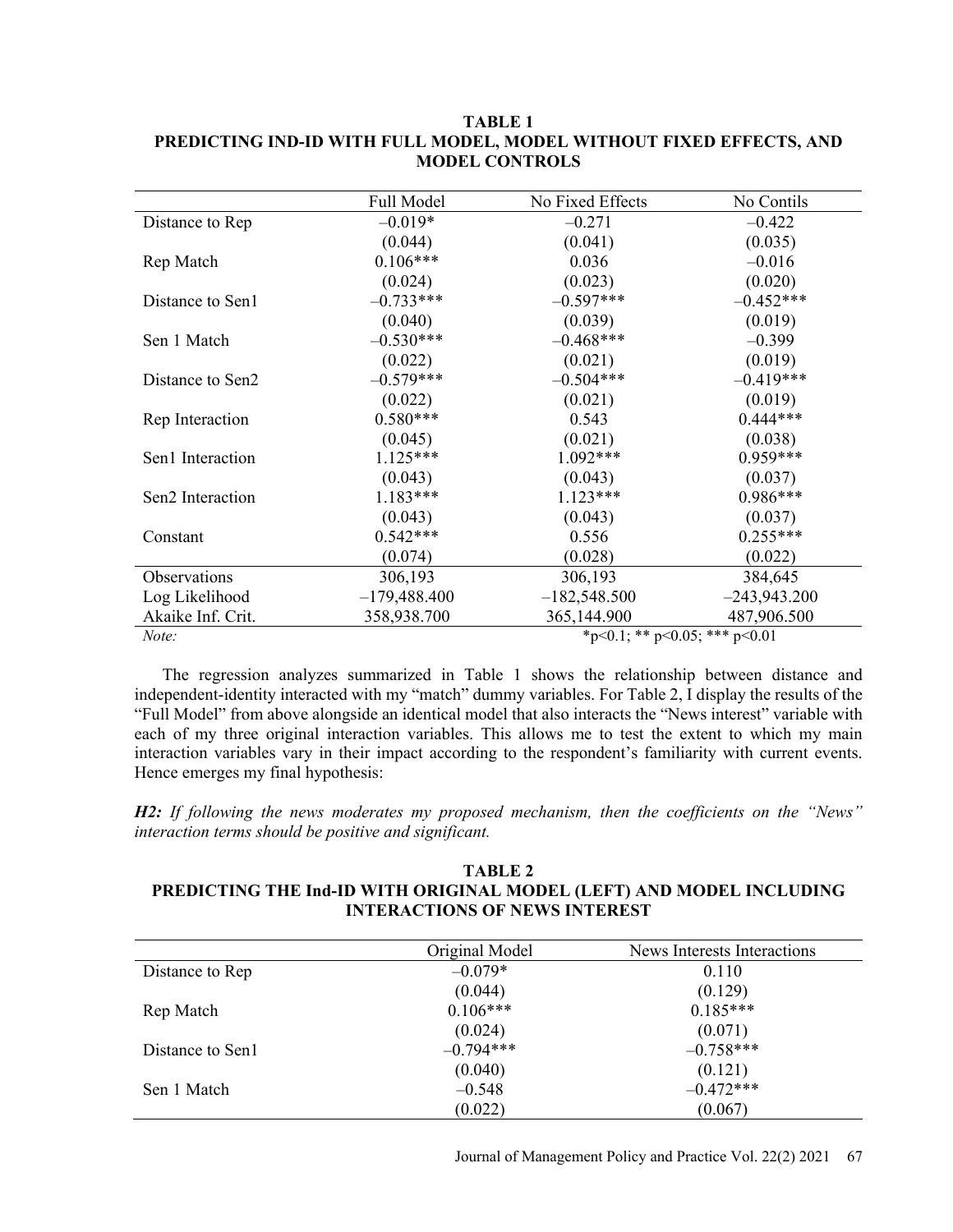| Distance to Sen2  | $-0.785***$    | $-0.611888$                   |
|-------------------|----------------|-------------------------------|
|                   | (0.040)        | (0.123)                       |
| Sen2 Match        | $-0.560***$    | $-0.381***$                   |
|                   | (0.022)        | (0.068)                       |
| News Interest     | $-0.600***$    | $-0.164$                      |
|                   | (0.013)        | (0.127)                       |
| Basic Rep Int.    | $-0.580***$    | 0.359                         |
|                   | (0.045)        | (0.140)                       |
| Basic Sen 1 Int   | $1.115***$     | $0.887***$                    |
|                   | (0.043)        | (0.134)                       |
| Basic Sen 2 Int   | $1.193***$     | $0.959***$                    |
|                   | (0.043)        | (0.136)                       |
| Rep News Int      |                | 0.350                         |
|                   |                | (0.216)                       |
| Sen1 News Int     |                | $0.365*$                      |
|                   |                | (0.208)                       |
| Sen2 News Int     |                | $0.421***$                    |
|                   |                | (0.210)                       |
| Constant          | $0.542***$     | $0.274**$                     |
|                   | (0.074)        | (0.108)                       |
| Observations      | 306,193        | 306,193                       |
| Log Likelihood    | $-179,488.500$ | $-179,469.900$                |
| Akaike Inf. Crit. | 359,938.900    | 359,919.800                   |
| Note:             |                | *p<0.1; ** p<0.05; *** p<0.01 |

Not only is the fit of the model that includes news interest in the interactions a slightly better fit for the data (it has a lower AIC), but also it provides modest evidence that following the news moderates the relationship between distance and independent-identity. That is, distance is more predictive of independentidentity for respondents who follow the news more often than it is for respondents who follow the news less often. This result at least does not refute my proposed mechanism linking distance to independentidentity, however an over-time analysis will be necessary to make definitive statements about causality and mechanisms.

## **Interpreting Results**

When dealing with a generalized linear model (including a probit model) that uses interaction terms, one safe way to assess a hypothesis is to create a set of hypothetical respondents who have mean values for all control variables and who vary only according to explanatory variables relevant to one's hypothesis. Then, you ask the model to make estimates as a function of the stylized variation in your variables of interest (Berry, DeMeritt, & Esarey, 2009). I use the distribution function of the normal distribution to transform estimates generated by the model into predicted probabilities, and I display those predicted probabilities (with 95% confidence intervals) as a function of movements in each distance variable (and all distance variables moving together) in Figure 6 below. Since my hypothesis concerns only those coded as "matched" for my dummy variables, all hypothetical observations portrayed below are coded "1" for all three match variables.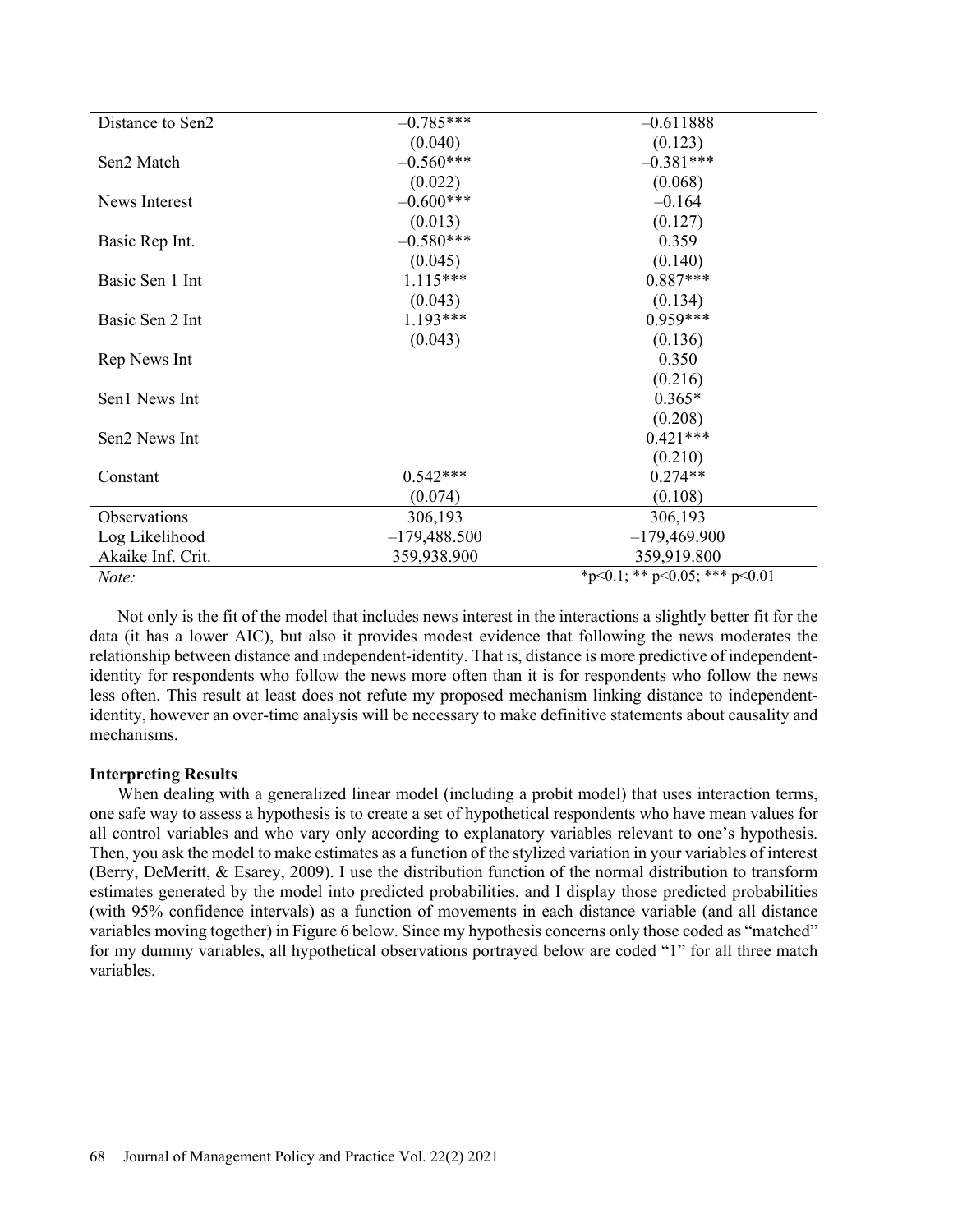**FIGURE 6 HOW CHANGES IN DISTANCES AFFECT PREDICTED PROBABILITIES OF Ind-ID**



While each plot appears to display a straight line, the plots actually display roughly straight portions near the middle of the of the cumulative distribution function of the standard normal distribution. These plots show that, if a respondent is ideologically matched to her MC, increased distance from that MC is always predicted by the model to be associated with an increased predicted probability that the respondent self-identifies as an independent. On the other hand, the wide confidence intervals show that we cannot be confident in any of the relationships between distance variables and independent-identity suggested by the positive slope of the trend lines. In fact, confusion matrices for the full model and the model including only control variables and no distance or match variables show that the two models are similarly successful at predicting accurate values for independent-identity. Thus, I am not comfortable rejecting the null hypothesis and for now conclude that there is no meaningful association between distance and independent-identity.

#### **DISCUSSION**

This paper concludes that one's ideological distance from one's House Representative and Senators is positively associated with one's probability of describing oneself as an Independent. Further, this paper finds that this positive association is moderated by the extent to which one follows the news. That is, those who follow the news very consistently on average have a better idea of who represents them and where those representative stands relative to the respondents themselves, and this knowledge allows for the application of the availability heuristic as I propose in an earlier section.

Three potential advancements could significantly strengthen a subsequent version of this paper. First, one could apply panel data to test this paper's hypothesis and proposed mechanism on individuals surveyed multiple times. Such an analysis could identify a sample of respondents who experienced a change in partisan-identity that overlapped with a change in representation, then regression analysis could be used to test whether those changes in representation appear to cause the changes in partisan-identity.

Second, respondents' ideologies could be measured based on their policy preferences rather than their self-described ideology. This would lead to a much more granular measure of respondents' ideologies, thus mitigating the lumpiness of the distribution of my distance measure. Since this lumpiness violates assumptions of normality, such a change may be preferable. To the contrary, however, it is possible that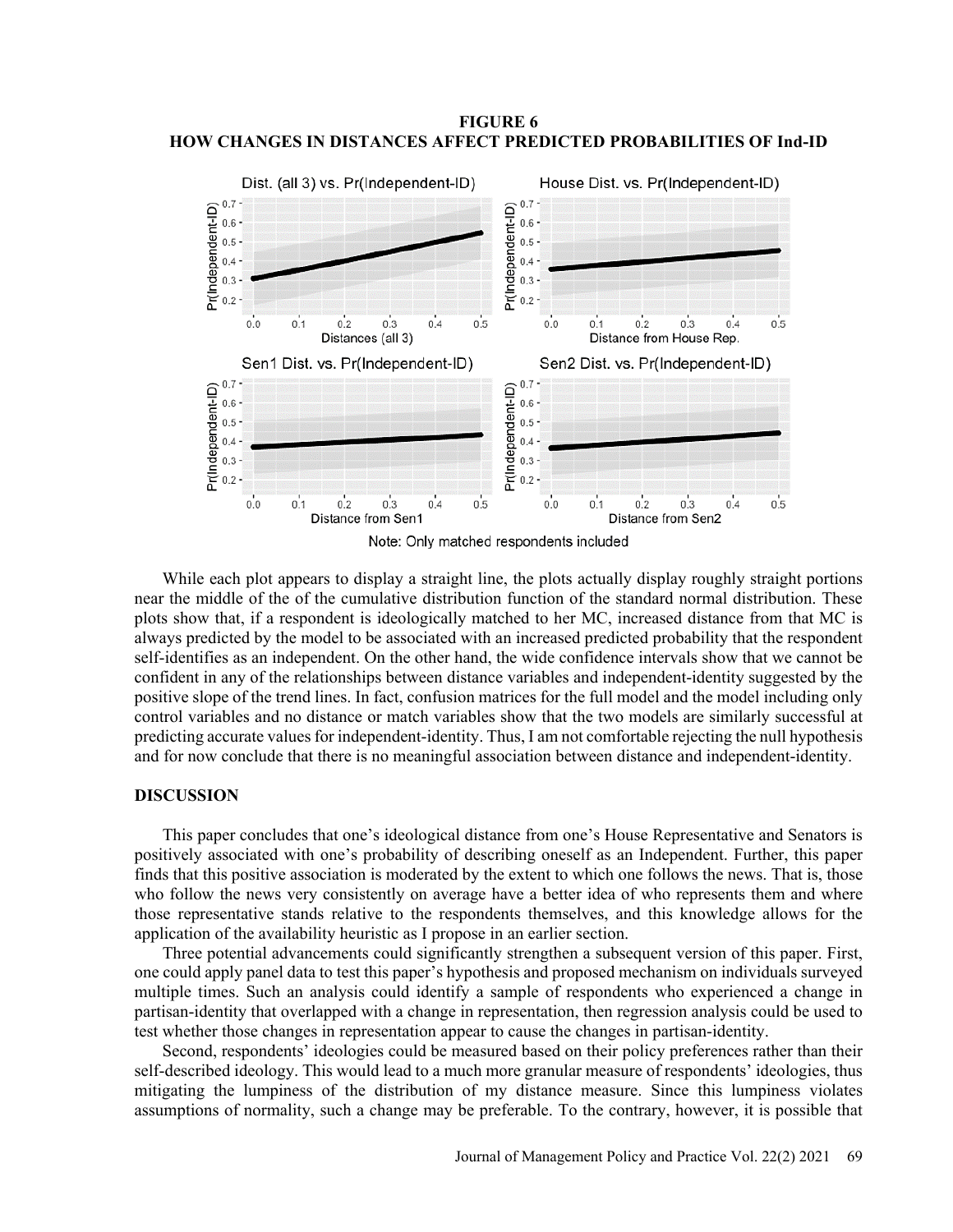my coarser method is more appropriate for this project because insofar as respondents compute distances in order to make self-identification- or voting-decisions, they are more likely to consult their self-evaluated ideology than to consult some metric favored by political scientists.

Third, if my hypotheses are true in the United States, they should be true anywhere where negative partisan affect is present. Further, the size of the effect I hypothesize should vary as a function of the extent of this partisan affect. Where there is more negative partisan affect, I expect a greater impact of distance on independent-identity (and vice versa).

### **REFERENCES**

- Ahler, D.J., & Sood, G. (2018). The parties in our heads: Misperceptions about party composition and their consequences. *The Journal of Politics*, *80*(3), 964–981.
- Annenberg Public Policy Center of the University of Pennsylvania. (2014). *Percentage of Independent voters grew significantly, study shows*. Retrieved from

https://www.annenbergpublicpolicycenter.org/percentage-of-independent-voters-grewsignificantly-study-shows/

- Ansolabehere, S., Snyder, J.M., Jr., & Stewart, C., III. (2001). Candidate Positioning in U.S. House Elections. *American Journal of Political Science*, *45*(1), 135–59.
- Berry, W.D., DeMeritt, J.H.R., & Esarey, J. (2009). Testing for Interaction in Binary Logit and Probit Models: Is a Product Term Essential. *American Journal of Political Science*, *54*(1), 248–266.
- Campbell, A., Converse, P., Miller, W., & Stokes, D.E. (1960). *The American Voter*. New York: John Wiley & Sons, Inc.

Downs, A. (1957). *An Economic Theory of Democracy*. New York: Harper and Row.

- Edwards, A. (1953). The relationship between the judged desirability of a trait and the probability that the trait will be endorsed. *Journal of Applied Psychology*, *37*(2), 90–93.
- Green, D., Palmquist, B., & Schickler, E. (2002). *Partisan hearts and minds*. New Haven: Yale University Press.
- Greene, S. (1999). Understanding party identification: A social identity approach. *Political Psychology*, *20*(2), 393–403.
- Hill, S.J., & Tausanovitch, C. (2015). A disconnect in representation? Comparison of trends in congressional and public polarization. *The Journal of Politics*, *77*(4), 1058–1075.
- Iyengar, S., Sood, G., & Lelkes, Y. (2012). Affect, not ideology: A social identity perspective on polarization. *Public Opinion Quarterly*, *76*(3), 405–431.
- Iyengar, S., & Westwood, S.J. (2015). Fear and loathing across party lines: New evidence on group polarization. *American Journal of Political Science*, *59*(3), 690–707.
- Iyengar, S., Lelkes, Y., Levendusky, M., Malhotra, N., & Westwood, S.J. (2019). The origins and consequences of affective polarization in the United States. *Annual Review of Political Science*, *22*, 129–146.
- Klar, S., & Krupnikov, Y. (2016). *Independent Politics: How American Disdain for Parties Leads to Political Inaction*. New York: Cambridge University Press.
- Kuriwaki, S. (2018). *Cumulative CCES Common Content (2006*–*2017)*. Retrieved from https://dataverse.harvard.edu/dataset.xhtml?persistentId=doi:10.7910/DVN/II2DB6
- Lee, D.S., Moretti, E., & Butler, M.J. (2004). Do Voters Affect or Elect Policies? Evidence for the U.S. House. *Quarterly Journal of Economics*, *119*(3), 807–59.
- Levendusky, M., & Malhotra, N. (2015). (Mis) perceptions of partisan polarization in the American public. *Public Opinion Quarterly*, *80*(S1), 378–391.
- Lewis, J.B., Poole, K., Rosenthal, H., Boche, A., Rudkin, A., & Sonnet, L. (2021). *Voteview: Congressional Roll-Call Votes Database*. Retrieved from https://voteview.com/
- Pew Research Center: U.S. Politics & Policy. (2019). *Political Independents: Who They Are, What They Think*. Retrieved from https://www.pewresearch.org/politics/2019/03/14/political-independentswho-they-are-what-they-think/